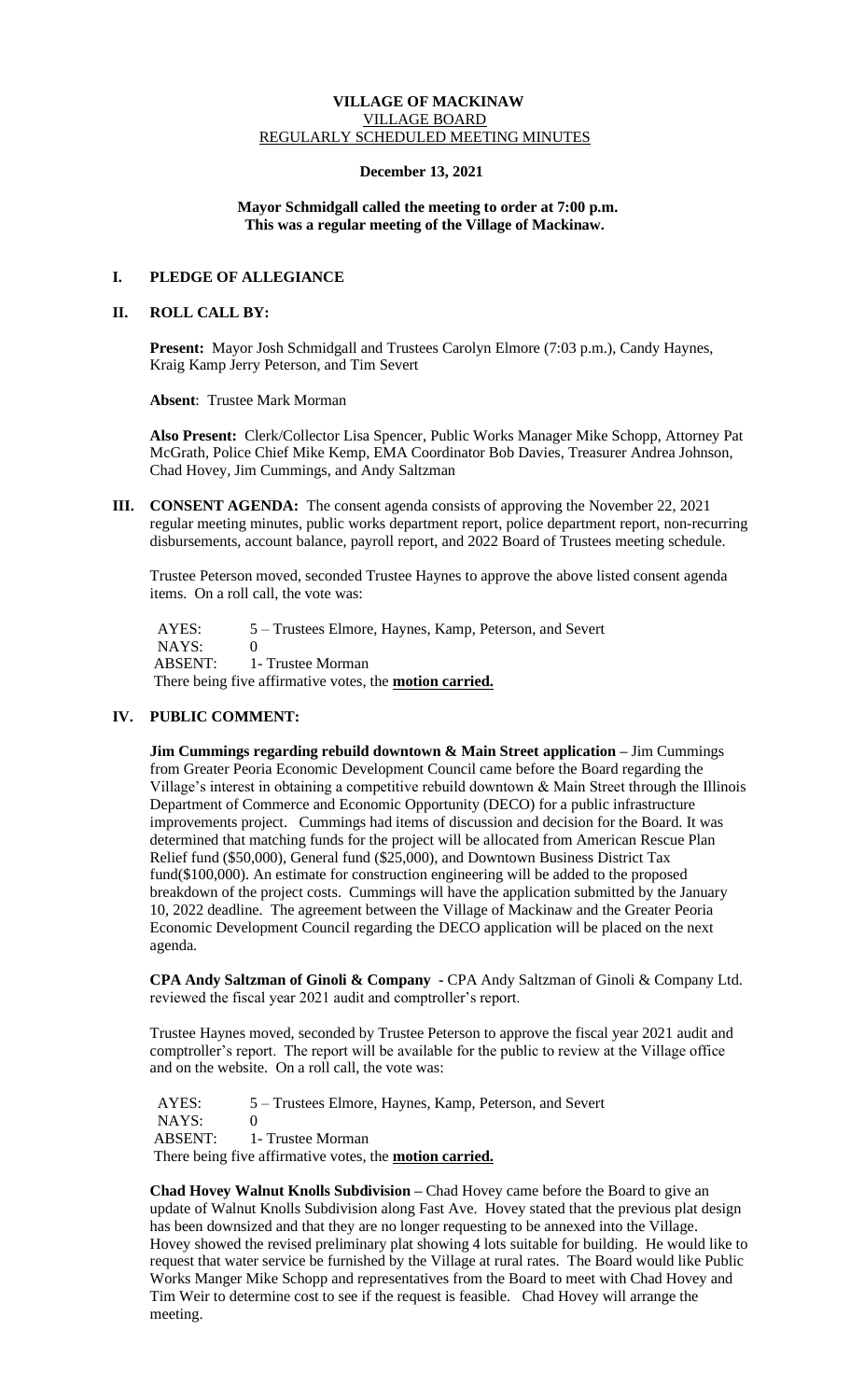### **V. DEPARTMENT REPORTS:**

**EMA COORDINATOR'S REPORT:** EMA Coordinator Bob Davies reported to the Board on the activities of the department. Davies stated that he is projecting having the departments portable radios updated by May 2022. Forms were mailed out to residents to update disabled person informational to be used by first responders in the event of an emergency. Davies reminded the Board that the tornado siren will only be sounded if the Village is in immediate danger.

**POLICE CHIEF'S REPORT:** Police Chief Mike Kemp reviewed the police report with the Board which included the number of incidents, ordinance violations, arrests, citations, reports, and open cases. Kemp purchased tires for the Charger at the state purchase price of \$670 from Don Owen Tires.

**Hire full time officer –** This item was tabled. Chief Kemp has completed interviews for a new officer and is currently waiting on background checks.

**PUBLIC WORKS MANAGER'S REPORT:** Public Works Manager Mike Schopp reported on the activities of the department. Water loss for the month was up due to hydrant flushing. Tazewell County hit the fiber optic line along Fast Ave. used by the water tower to communicate with the water plant. Britton Electronics was contacted to complete the repair. Schopp will be meeting with Ameren on Tuesday to review the Village's request to move a pole located in the parking area at Brock Lake.

# **TREASURER'S REPORT:**

**Non-Recurring Bills -** Trustee Elmore moved, seconded Trustee Kamp to approve the nonrecurring bills. On a roll call, the vote was:

 AYES: 5 – Trustees Elmore, Haynes, Kamp, Peterson, and Severt NAYS: 0 ABSENT: 1- Trustee Morman There being five affirmative votes, the **motion carried.**

**Annual Treasurer's Publication Report –** Treasurer Johnson reported to the Board that the annual Treasurer's Publication Report has been filed with the County Clerk and is available on the Village website and at the Village office.

# **VI. MAYOR'S REPORT:**

**Cancel December 27, 2021 meeting –** Trustee Elmore moved, seconded by Trustee Haynes to cancel the December 27, 2021 Village Board of Trustees meeting due to the holidays. On a roll call, the vote was:

AYES:  $5 -$  Trustees Elmore, Haynes, Kamp, Peterson, and Severt NAYS: 0 ABSENT: 1- Trustee Morman There being five affirmative votes, the **motion carried.**

**Chamber of Commerce –** Mayor Schmidgall asked if there was any interest in Mackinaw having a chamber of commerce. Attorney McGrath stated that before there was group but not sure if they are currently active and told Schmidgall who to contact regarding the matter.

**Security camera for businesses in tax districts –** Mayor Schmidgall would like to establish a business grant that would assist businesses with installing security camera. The grant would reimburse the businesses from business district tax revenue. Attorney McGrath will research and determine if these funds can be used for this type of improvements. The item was tabled.

## **VII. LOCAL LIQUOR CONTROL COMMISSIONER'S REPORT:** none